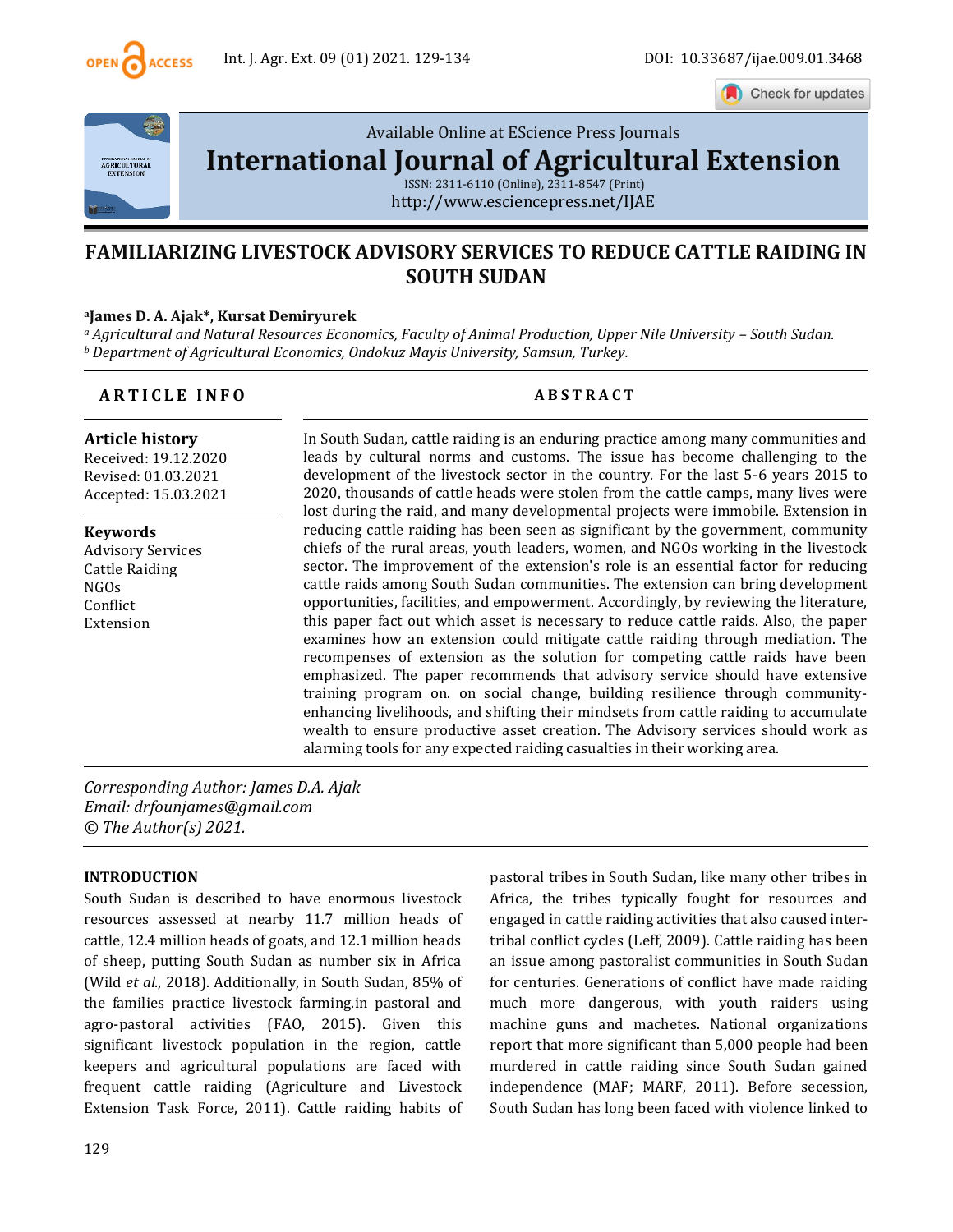historical traditional cattle raiding amongst the pastoral communities. Such conflicts have grown more aggressive, both attributable to the ubiquitous existence of small weapons and the national army's apparent vulnerable keepers' groups – Dinka, Nuer, and Mundari – have traditionally been involved in regular conflict and assaults against each other, mainly for cattle robbery and the creation of domination by cowboys, wealth generation, social standing, and the revenge of previous attacks (Jackson, 2011). However, the nature, scale, and severity of such brutality has changed over the last three decades and continues to develop as new forces and conflict drivers emerge from civil wars (Wild *et al.*, 2018).

## **The approaches of agriculture and livestock extension used in South Sudan**

The following briefly summarizes the different approaches to the extension that have been used in South Sudan.

#### **The approach of the Group Development Zone**

Throughout the 1970s and 1980s, this method was used, involving dealing with a large number of groups. It allowed extension services to reach difficult areas to implement and other policy projects closely linked to farming, livestock, and agriculture (MAF; MARF, 2011).

## **Challenges in carrying services to the communities in remote areas**

Heavy dependency on the government and donors; The approach presumed that all farmers were facing similar problems and were working in a homogeneous climate.

#### **Method of Training and Visits**

This approach aimed to improve agricultural and livestock extension services' productivity through preparation, supply, and administrative structures.

Farming and livestock practices from foreign and national research centres have been converted into packets to be transferred from Subject Matter Specialists (SMS) to agricultural and livestock extension officers who have adapted recommendations to their particular areas before moving them to extension staff at the village level who have then passed them on to the contact farmer and community of farmers (IFAD, 2018).

## **The traditional extension system**

It is the standard top-down extension technique where the extension worker is the center of the extension work. Only a knowledgeable citizen, by shifting extension teaching and training to what his/her training has taught him/her. In this approach, farmers were seen as passive beneficiaries who had no input in the debates. Innovation kits have been predetermined for this approach, and there were no alternate options for the recipients.

Since 1974, this mechanism has made the recipients entirely reliant on the government or organization that provides extension services.

## **Commodity-focused strategy**

Between 1950s to 1970s the techniques was used based on single cash-promoting crops, such as coffee, tea, cotton, and the inputs needed for timely harvesting (MAF; MARF, 2011).

## **Farmer Books**

Small booklets detailing farm management actions related to specific businesses, such as tomatoes and potatoes, were useful extension knowledge sources. Individuals and groups may access data locally and at their convenience in this way. However, the topics covered by such publications are limited and did not satisfy farmers' needs (FAO, 2019).

## **Community-Based Extension Worker (CBEW) and Community Animal Health Worker (CAHW)**

The security of livestock was considered fundamental during the war and under the coordination of emergency programs. During this emergency time, mass vaccination campaigns and training were carried out/were provided/ to hundreds of CBEW who ran a successful campaign to eradicate pests and later continued to provide services to livestock keepers (Athman *et al.*, 2009).

In Africa, more so South Sudan, CAHW were successful in pastoral areas for decades. CAHW model has been the most prolonged and probably the essential livestock extension operation. Public support for CAHWs is slowing, and solutions need to be found to retain the structure and potentially extend the operations of CAHWs as service providers.

## **Existing Extension Network for Agriculture and Livestock Status and the Challenges**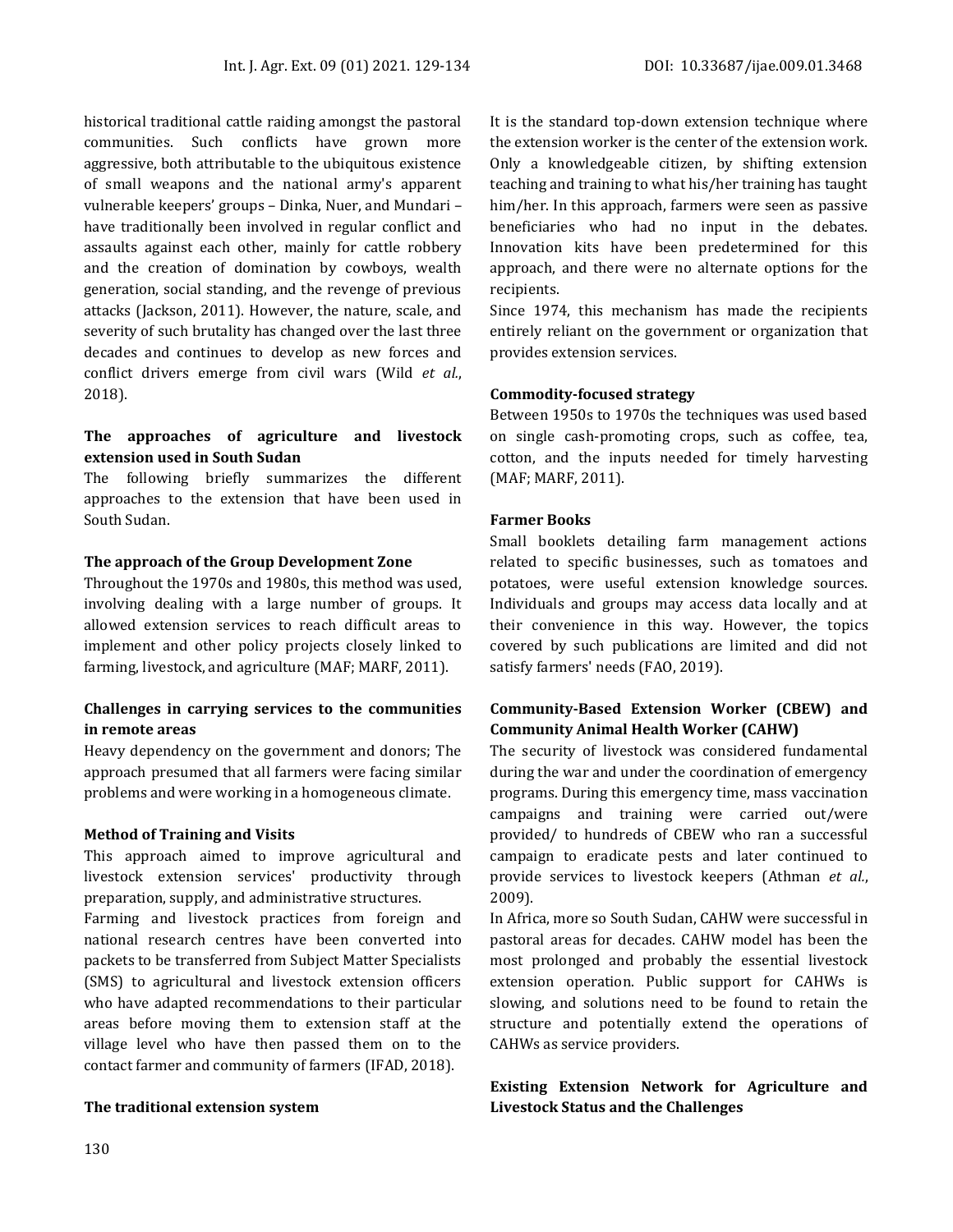The extension is provided via the public extension (run by the state), civil society and NGOs' acute care services. An extension framework for the private sector has not yet been experienced in South Sudan. Government does not have the ability to provide to provide reliable and proficient extension services. It is moderately due to the lack of well-trained and qualified extension workers at the state and bomas level.

Additionally, there are few agents available who performs broad/wide range of tasks such as (distribution of inputs, resolving local disputes between farmers, and acting as an agricultural agent of the local government) is a broad range of tasks to be performed.

There is a deficiency of information and expertise for stakeholders in the broader field of extension, including agribusiness, marketing, and integrating cross-cutting problems in their work program. In remote areas where they lack transport, earn low pay, have insufficient technical support and moral support, receive minimal inservice training, and perceive little career development opportunities, most extension agents continue their work.

Extension operations have been, in many cases, carried out by organizations running relief efforts, and extension packages are often restricted to supplying farm inputs with practical instructions for their use. Many Extension Service Providers (ESPs) lack sufficiently qualified staff and work resources to improve service quality.

The new extension activities aim to help farmers increase the productivity. The socio-economic conditions under which farmers work have not been considered in agriculture and livestock production. The current extension efforts aimed at helping farmers to increase agriculture and livestock are:

1) The Active Capability Programme for Sudan (SPCRP);

2) Project Funding for the Development of Agriculture and Forestry (SAFDP); and

3) Project for the Development of Livestock and Fisheries (LFDP) through the Multi-Donor Trust Fund (MDTF).

Nevertheless, United Nations Food and Agriculture Organization (FAO) introduces a partnership between the Government of South Sudan and the European Commission in five Western states, namely: Northern Bahr el Ghazal, Western Bahr El Ghazal, Warrap, Lakes, and Western Equatoria. In the regard of Central Equatoria, Eastern Equatoria, Jonglei, Unity, and Upper Nile Counties, the SAFDP/MDTF introduced by MAF and the Norwegian People's Assistance (NPA). These projects have invested in institutional and human resources building capacity to provide agricultural and livestock advisory services. It is critical and urgent that agricultural and livestock extension policies be finalized and made available.

## **Methods of using Advisory Services to Reduce Cattle Raiding**

It is not likely undervaluing the significance of cattle in South Sudanese values. They are seen as the crucial indicator of an individual's capital, status and are usually given as a bride price to a woman's family in terms of gifts ranging from fewer than ten to several hundred. Following years of conflicts, many arms are common and this has resulted to many traditional dispute and clashes over cattle. Chilvers (2016) in a case study of preventing cattle raiding violence in South Sudan, Grassroots peace building initiatives and dialogue focusing on youths have made efforts resolving cattle raiding problem. Through this initiative, youth ambassadors were nurtured to spearhead and spread messages of peace to the communities. Despite the impact of the peace building initiatives and dialogue, the country continues to witness wide spread cattle raiding and conflicts amongst the pastoral communities. Using the advisory services to tackle the problem is not a substitute to the law authority yet due to the failure of the rule of law in the country, the paper argues that as the extension services always brings development it could be significant in making peace because agro-pastoralism is the key livelihood system in rural areas (Idris, 2018). The departments of the extension in the federal and state level in South Sudan are government institution and have the mandate to carry on the development tasks across the country. For instance, in Pakistan, there are an expected 22,500 agricultural extension specialists giving agricultural extension services that would give the chance to the extension system to operate successfully in the process of conflict management in the rural areas (Olson and Robertson, 2012). Advisory services have delivered facilities in many countries that seek solutions for the difficulties brought by conflict. For instance, in South Sudan, land conflicts between farmers and cattle keepers are common. Extension workers supported by NGOs have cooperated with land registry specialists to solve such land disagreements. This method might be suitable address the issue of cattle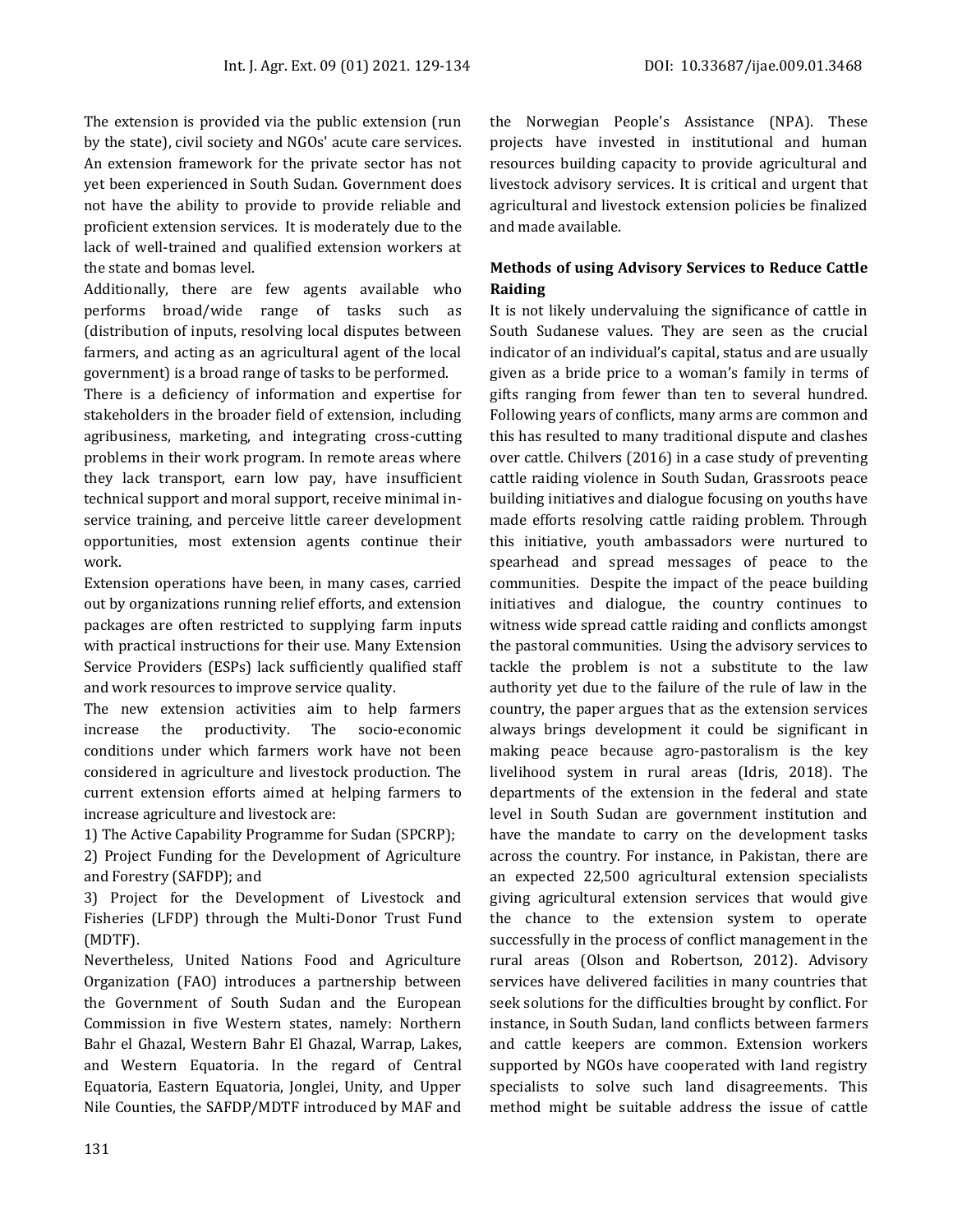raising among cattle keepers in the country if some models are added to it. Similarly, in Kenya, extension workers were in charge for supporting communities in reintegrating the IDPs created during the post-election crisis of 2007 and 2008 (Olson and Robertson, 2012). Evaluating the situation of the two countries extension systems have made changes in what they do to address detailed problems formed by conflict. However, they have not built an extension system that is flexible and responsive enough to change the problems emerged.

## **The extension as a tool to use in reducing cattle raiding**

Though many programs and conferences have been conducted among the pastoralist communities. Cattle raiding practices/norms has not stopped despite several peace initiatives programs and conference. The country continues to witness increasing conflicts attributed to other factors. Extension programs and services can be applied as a tool to inspire a sense of reducing cattle raiding and peacebuilding. The solution forward-looking in this work is to implement multitrack peace-making determinations. Internal administration, cross-cultural collaboration, and increased state accountability to those found guilty can contribute to positive peace. Altogether, cooperation is essential at both a communal and a regional level. A bottom-up approach that focuses on corroding the cycle of negative reciprocity and replacing it with a transformative framework focused on healing, inclusiveness, learning from the experience, and overall cultural openness must change to take regular interactions place. Familiarising extension would fundamentally progress extension workers' ability to manage conflict in rural areas. To achieve that will require creating the capacity to diagnose and respond flexibly to conflict as it materializes in different communities.

#### **The extension as an approach to social change**

Societal changes in rural areas in South Sudan need new approaches to agricultural extension. Only by moving improved technologies from government research institutes to farmers.

Many agricultural extension organizations fail to contribute to agricultural production.

Concerning development technology, a great deal of attention must be paid to high-value crop and animal technologies (McLean, 2007).

Many farmers are reasonably well-informed on the crop production technologies they have been developing for decades, but less so on the latest high-value crop or animal technologies. For most extension agents, teaching farmers to grow these crops and animals on specialist farms requires new knowledge and may require education and training in a few crops or animals' production (Rudramoorthy, 1964).

### **Extension role in Conflicts management**

Extension agents provides their customers with knowledge by either teaching what they know or placing farmers in contact with other experts who can solve their problems. It should be anticipated that agents in a conflict or post-conflict climate would provide experts with access to the various problems facing such farming communities (Olson and Robertson, 2012).

The agricultural extension used various methods that differed according to the degree to which development was emphasized rather than individuals. Besides, the historical view indicates that production promotion was much of the time concerned with agricultural extension. It then used top-down approaches to conflict management such as forcing, legalizing, and smoothing.

#### **Extension's Part in Conflict Resolution and Training**

It believes that if agricultural expansion wants to safeguard its vital position in agricultural production and management of natural resources, it should concern individuals and use participatory or bottom-up approaches such as consensus and problem-solving approaches to conflict management to achieve sustainable development. As per recent discussions, to resolve social and environmental issues such as conflict management and natural resource management, improvements in agricultural extension efforts are essential (Schutz and Ayres, 2005).

These problems need an open approach to creating strategies to draw on conflict management to change the situation quickly. The Conflict Management Approach (CMA) has therefore been described as promising strategies to resolve deficiencies in dominant models of agricultural extensions, such as conflicts of interest in sustainable agriculture and management of natural resources (Mutamba, 2004).

In line with this philosophy, conflict management's approach needs to shift towards consensus with many stakeholders. Besides, the approach to conflict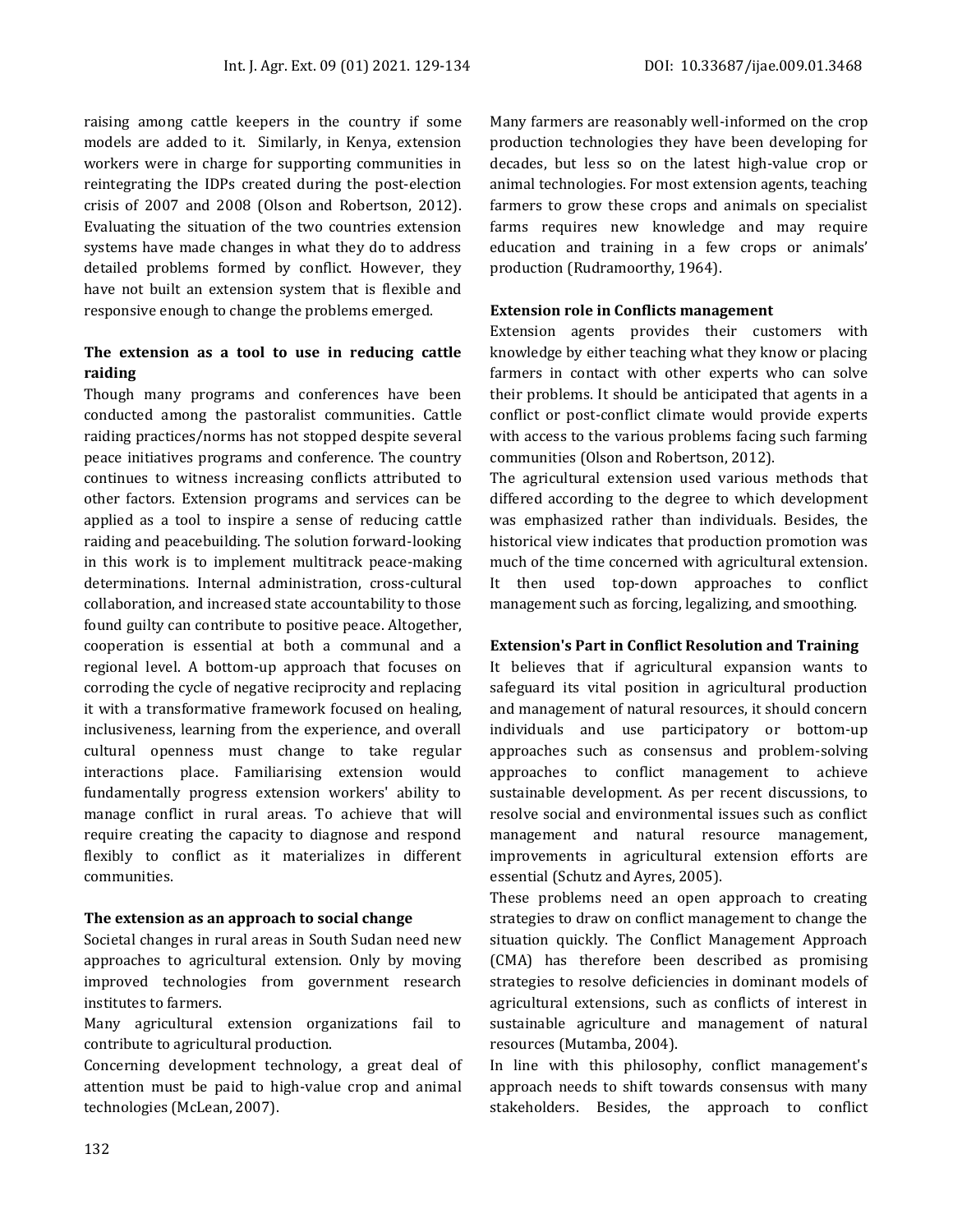management primarily aims to alter cognition, hoping to improve social practice. To contribute to this process, the agricultural extension must also have the capacity and versatility to respond to the ongoing negotiation of its position in society. There seems to be a lack of conceptual structure for an agricultural extension concerning conflict resolution, given the growing concern about conflict and social implications and the rising criticism of dominant agricultural extension. How does the Extension cope with these challenges? How does it deal with issues that arise? Moreover, how in the future will agricultural expansion accommodate a new approach to conflict management? The following will describe some extension frameworks and tools to help build on these (Olson and Robertson, 2012).

#### **DISCUSSION AND CONCLUSION**

When looking at causes of cattle raiding in South Sudan, it is acknowledged that several factors such as poverty, costly marriages, remarriage procedures, lucrative cattle industry, lack of jobs, rivalry for scarce resources, and revenge attacks. It is supported by Jackson (2011) results, who discovered that high livestock demand fuels cattle raiding. As a result, the pastoralists' behaviour of stealing livestock is shaped by societal background factors such as personal, social motivation, and knowledge as shown in the reasoned action theory (Fishbein and Ajzen, 2011) and supported by the study of (Collier and Hoeffler, 2005).

The following will describe some extension frameworks and tools that will help in knowledge building. Extension programs have improved what they do to fix particular issues caused by the conflict in South Sudan and Kenya. Some extension programs have established services that resolve persistent issues caused by or leading to the conflict. For instance, land disputes between agriculture and pastoral communities are endemic in South Sudan. The extension agent has been trained to handle disputes; extension agents have worked with land registry specialists. Extension agents are also responsible for helping communities to reintegrate the IDPs created during the 2007 and 2008 post-selection crisis in Kenya (Olson and Robertson, 2012). Extension programs have to fix particular issues caused by the conflict. However, they have not developed an extension framework that is versatile and adequately sensitive to the evolving issues that arise from a conflict-exiting society. Although IDPs

may be the immediate issue, society may face a different issue a year later.

As they advance and know what to do in response, extension agents need to detect farmers' new needs. Agents already have large roles, and it is impossible to expect them to become specialists in all areas of peacebuilding. Instead, we agree that agents need to be prepared to carry out brief conflict evaluations to understand what kind of peace programs to implement (Olson and Robertson, 2012). To make the extension more suitable for reducing cattle riads, particularly in South Sudan, a new framework needs to be implemented in extension methodology. Firstly, the development of training that helps extension agents to diagnose conflict types. Secondly, the adaptation of knowledge to keep agents up-to-date on the breadth of knowledge available to them in peacebuilding and conflict management. Thirdly, the decentralization of extension systems that enable local communities to offer made-to-order services.

#### **POLICY IMPLICATIONS**

The paper aims to focus on extension interventions in reducing cattle raids in South Sudan. Assuming extension approaches are a method of conflict management and peacebuilding. The findings indicate that the extension could include third-party initiatives to minimize cattle raiding and improve development programs. The assumptions recommended and proposed that the extension needs to address conflict management approach in its philosophy. Another aspect of the strategy for intervening in conflicts is that the extension agent must speak the local languages for better communication.

#### **REFERENCES**

- Agriculture and Livestock Extension Task Force. 2011. National Agriculture and Livestock Extension, Policy(NALEP) [http://extwprlegs1.fao.org/docs/pdf/ssd15078](http://extwprlegs1.fao.org/docs/pdf/ssd150787.pdf) [7.pdf.](http://extwprlegs1.fao.org/docs/pdf/ssd150787.pdf)
- Athman, M., J. Banak, C. Purna, B. Simon, K. Louis, A. David and A. Mark. 2009. Situational Assessment of Community Based Animal Health Workers in Western Equatoria, Western Bahr El Ghazal, Northern Bahr el Ghazal, Lakes and Warrap States, Southern Sudan. The Sudan